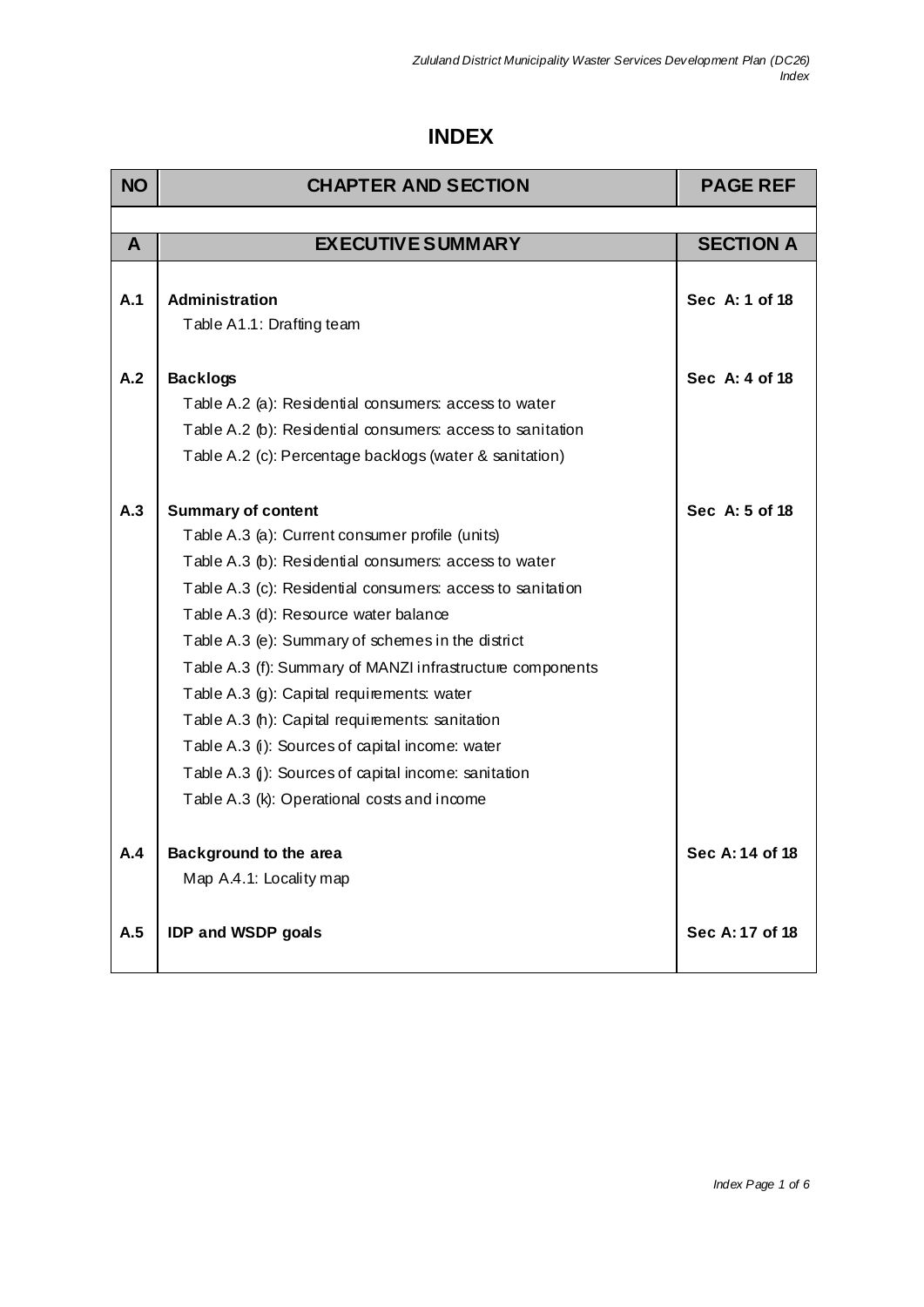| <b>NO</b>    | <b>CHAPTER AND SECTION</b>                               | <b>PAGE REF</b>  |
|--------------|----------------------------------------------------------|------------------|
|              |                                                          |                  |
| $\mathbf{1}$ | <b>SOCIO ECONOMIC PROFILE</b>                            | <b>SECTION 1</b> |
|              |                                                          |                  |
| 1.1          | <b>Demographics</b>                                      | Sec 1:1 of 10    |
|              | Table 1.1 (a): Current consumer profile (units)          |                  |
|              | Figure 1.1 (a): % Urban household growth per LM          |                  |
|              | Figure 1.1 (b): % Rural household growth per LM          |                  |
|              | Table 1.1 (b): Population growth rate projections        |                  |
|              | Map 1.1 (a): Demographic trends and migration patterns   |                  |
|              | Table 1.1 (c): Percentage age breakdown                  |                  |
|              |                                                          |                  |
| 1.2          | <b>Health</b>                                            | Sec 1:5 of 10    |
|              | Map 1.2 (a): Clinics and hospitals                       |                  |
|              |                                                          |                  |
| 1.3          | <b>Employment and income</b>                             | Sec 1: 7 of 10   |
|              | Table 1.3 (a): Household income breakdown                |                  |
|              | Table 1.3 (b): Levels of employment                      |                  |
|              | Figure 1.3 (a): Levels of education                      |                  |
|              |                                                          |                  |
| 1.4          | <b>Economic sectors, GGP contribution and employment</b> | Sec 1: 9 of 10   |
|              | Table 1.4 (a): Economic sector contribution to GGP       |                  |
|              | Table 1.4 (b): GGP and employment                        |                  |
|              |                                                          |                  |
| 1.5          | <b>Economic trends</b>                                   | Sec 1: 10 of 10  |
|              |                                                          |                  |
|              |                                                          |                  |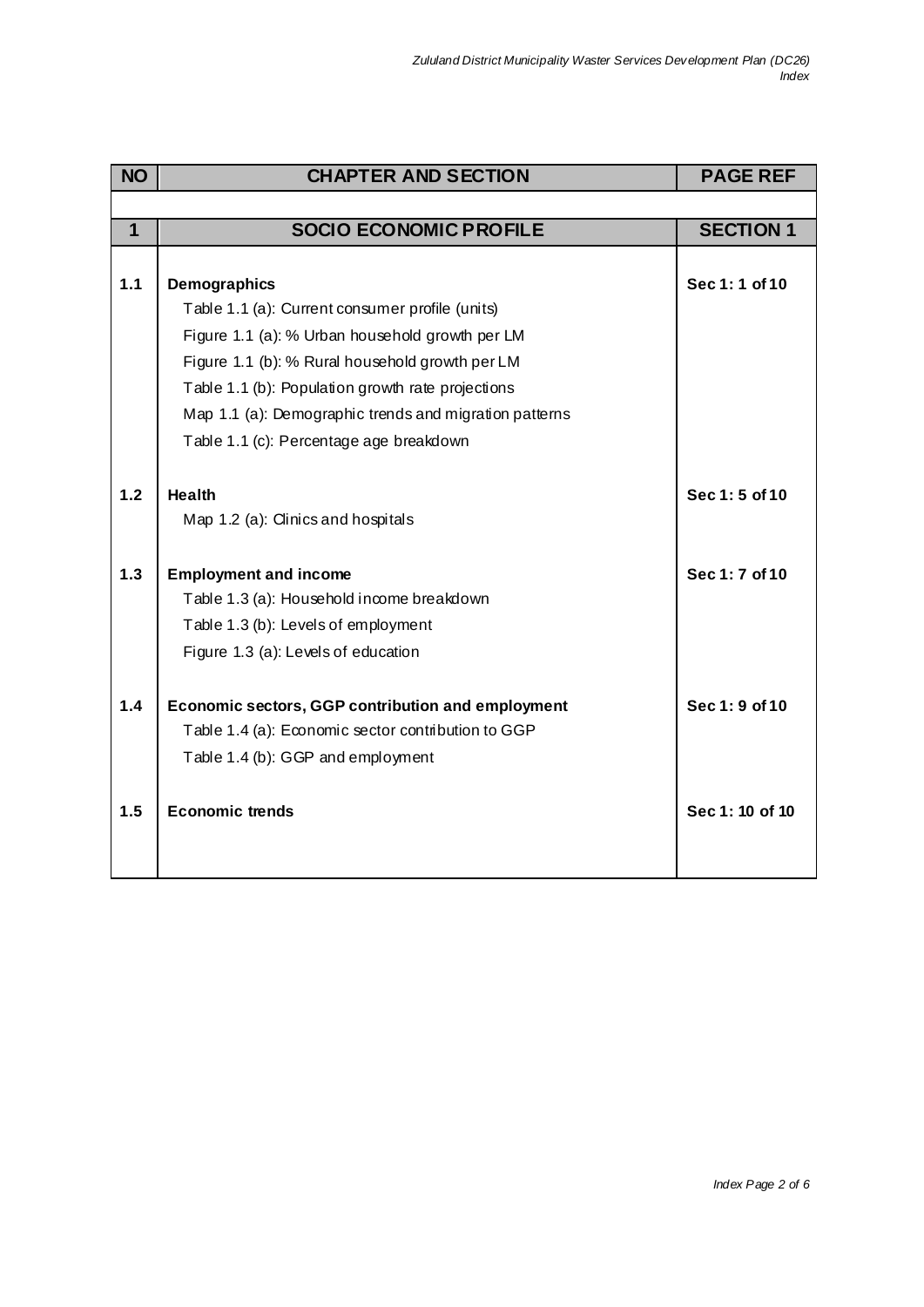| <b>NO</b>      | <b>CHAPTER AND SECTION</b>                                          | <b>PAGE REF</b>  |
|----------------|---------------------------------------------------------------------|------------------|
|                |                                                                     |                  |
| $\overline{2}$ | <b>SERVICE LEVEL PROFILE</b>                                        | <b>SECTION 2</b> |
|                |                                                                     |                  |
| 2.1            | <b>Residential consumer units</b>                                   | Sec 2: 2 of 7    |
|                | Table 2.1 (a): Residential consumers: access to water               |                  |
|                | Table 2.1 (b): Residential consumers: access to sanitation          |                  |
|                | Table 2.1 (c): Percentage backlogs (water & sanitation)             |                  |
| 2.2            | Public institutions and 'dry' industries                            | Sec 2: 3 of 7    |
|                | Table 2.2 (a): Public institutions and 'dry' industries: water      |                  |
|                | Table 2.2 (b): Public institutions and 'dry' industries: sanitation |                  |
|                | Map 2.2 (a): Location of institutional facilities                   |                  |
|                | Map 2.2 (b): Location of schools                                    |                  |
| 2.3            | <b>Wet industries</b>                                               | Sec 2: 4 of 7    |
|                |                                                                     |                  |
| 2.4            | Raw' water consumers                                                | Sec 2: 4 of 7    |
| 2.5            | Industrial consumer units: sanitation                               | Sec 2: 4 of 7    |
| 2.6            | Industries and their permitted effluent releases                    | Sec 2:5 of 7     |
| $\overline{3}$ | <b>WATER RESOURCE PROFILE</b>                                       | <b>SECTION 3</b> |
|                |                                                                     |                  |
| 3.1            | <b>Water sources</b>                                                | Sec 3:1 of 9     |
|                | Table 3.1 (a): Resource water balance                               |                  |
| 3.2            | <b>Water quality</b>                                                | Sec 3:5 of 9     |
|                | Table 3.2 (a): Water quality monitoring                             |                  |
|                | Table 3.2 (b): Example of monthly water quality reports             |                  |
|                |                                                                     |                  |
| 3.3            | Abstraction licenses and effluent permits                           | Sec 3:7 of 9     |
|                | Table 3.3 (a): List of water permits                                |                  |
|                | Table 3.3 (b): List of sewage effluent permits                      |                  |
|                |                                                                     |                  |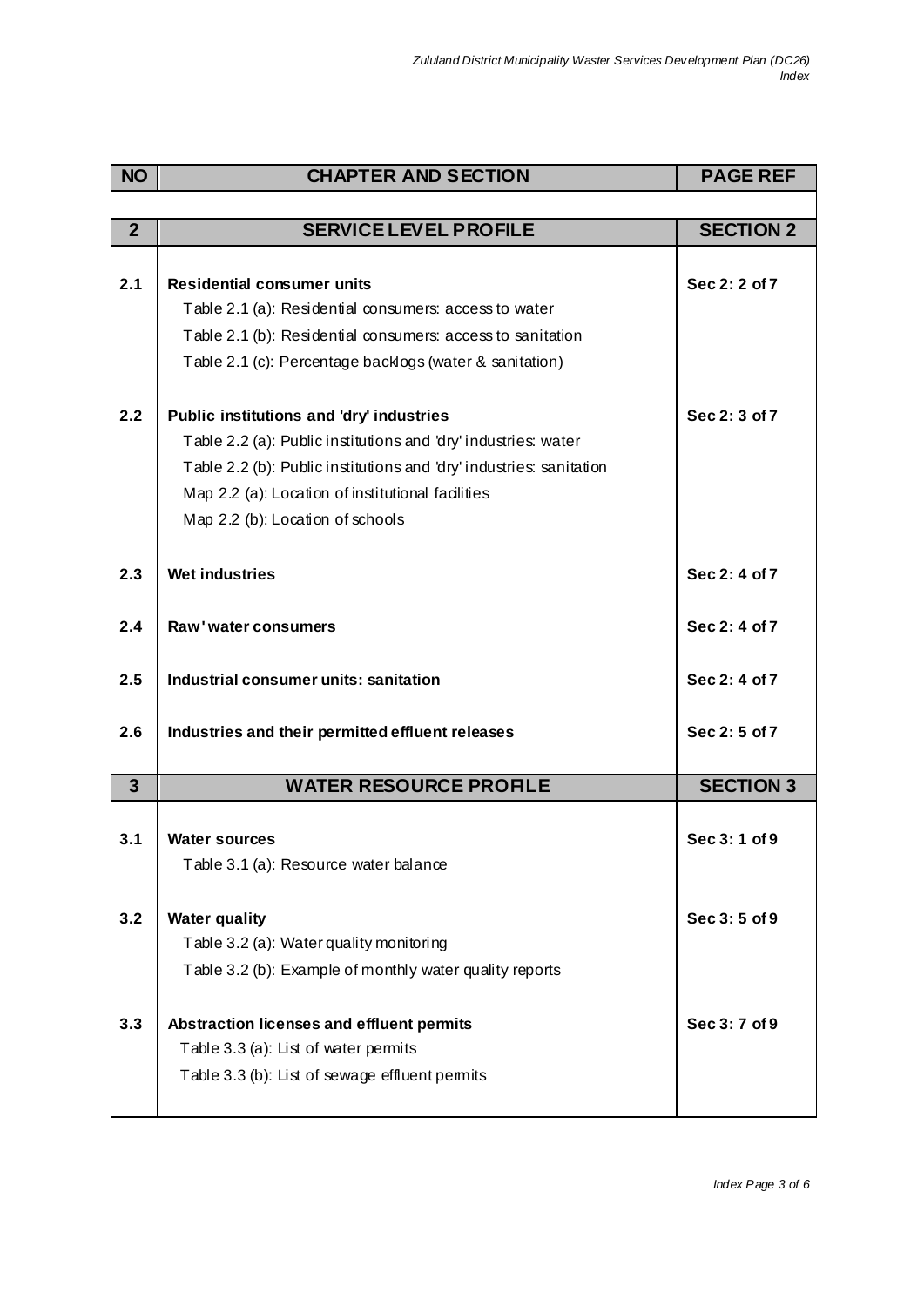| <b>NO</b>               | <b>CHAPTER AND SECTION</b>                                          | <b>PAGE REF</b>  |
|-------------------------|---------------------------------------------------------------------|------------------|
|                         |                                                                     |                  |
| $\overline{\mathbf{4}}$ | <b>WATER CONSERVATION/DEMAND MANAGEMENT</b>                         | <b>SECTION 4</b> |
| 4.1                     | Water resource management interventions                             | Sec 4:1 of 6     |
|                         | Figure 4.1: IWA Method of categorizing water use                    |                  |
|                         | Table 4.1 (a): List of schemes with total monthly production & UAW  |                  |
|                         |                                                                     |                  |
| 4.2                     | Water demand management interventions                               | Sec 4:6 of 6     |
|                         |                                                                     |                  |
| $5\phantom{1}$          | <b>WATER SERVICES INFRASTRUCTURE PROFILE</b>                        | <b>SECTION 5</b> |
| 5.1                     | <b>Existing water services infrastructure</b>                       | Sec 5:1 of 21    |
|                         | Table 5.1 (a): Summary of schemes in the district                   |                  |
|                         | Table 5.1 (b): Summary of MANZI infrastructure components           |                  |
|                         | Figure 5.1 (a): Existing water infrastructure in the district       |                  |
|                         | Figure 5.1 (b): Existing bulk infrastructure: Ulundi-Mabedlane      |                  |
|                         | Figure 5.1 (c): Existing reticulation networks: Ulundi-Mabedlane    |                  |
|                         | Figure 5.1 (d): Ulundi-Mabedlane - scheme level                     |                  |
|                         | Figure 5.1 (e): Ulundi water treatment works - "installation" level |                  |
|                         | Figure 5.1 (f): Ulundi water treatment works - "node" level         |                  |
|                         | Figure 5.1 (g): Ulundi water treatment works - "component" level    |                  |
|                         | Figure 5.1 (h): Schematic layout of Frischgewaagd water scheme      |                  |
| 5.2                     | Asset management assessment                                         | Sec 5:10 of 21   |
| 5.3                     | <b>Schemes to be transferred</b>                                    | Sec 5:11 of 21   |
| 5.4                     | Schemes to be rehabilitated                                         | Sec 5:11 of 21   |
|                         | Table 5.4 (a): The list of Waste Water Treatment works              |                  |
|                         | Table 5.4 (b): The list of Water Treatment works                    |                  |
|                         | Table 5.4 (c): Asse ssment of Water Treatment works                 |                  |
|                         | Table 5.4 (d): Assessment of Waste Water Treatment works            |                  |
|                         | Figure 5.4 (a): Locality map of the water works                     |                  |
|                         | Figure 5.4 (b): Locality map of the sewage works                    |                  |
|                         |                                                                     |                  |
| 5.5                     | New infrastructure to be built                                      | Sec 5:18 of 21   |
|                         | Figure 5.5 (a): Ten back-to-back regional water schemes             |                  |
|                         | Figure 5.5 (b): Planned future bulk infrastructure                  |                  |
|                         | Table 5.5 (a): Cost of new infrastructure to be built               |                  |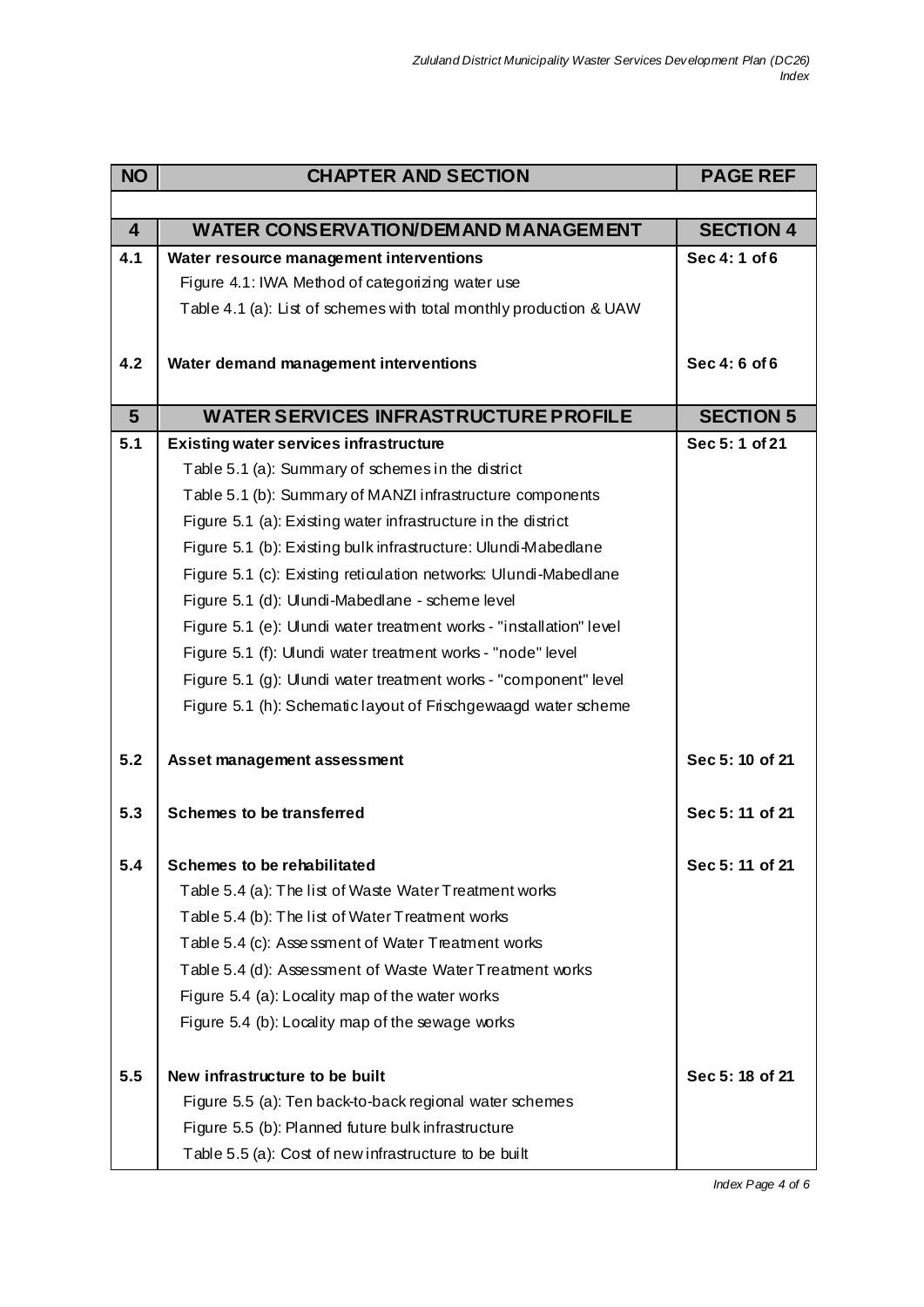| <b>NO</b>      | <b>CHAPTER AND SECTION</b>                                                                                                                                                                                                       | <b>PAGE REF</b>  |
|----------------|----------------------------------------------------------------------------------------------------------------------------------------------------------------------------------------------------------------------------------|------------------|
|                |                                                                                                                                                                                                                                  |                  |
| $6\phantom{1}$ | <b>WATER BALANCE</b>                                                                                                                                                                                                             | <b>SECTION 6</b> |
|                | Table 6.1 (a): First order water balance for district                                                                                                                                                                            | Sec 6: 1 of 1    |
| $\overline{7}$ | <b>WATER SERVICES INSTITUTIONAL ARRANGEMENTS</b>                                                                                                                                                                                 | <b>SECTION 7</b> |
| 7.1            | Water services authority assessment<br>Table 7.1 (a): WSA functions and outputs within the ZDM                                                                                                                                   | Sec 7:1 of 5     |
| 7.2            | By-laws affecting water services                                                                                                                                                                                                 | Sec 7: 2 of 5    |
| 7.3            | Water services providers' institutional arrangements<br>Table 7.3 (a): Summary of $\cos$                                                                                                                                         | Sec 7: 2 of 5    |
| 8              | <b>CUSTOMER SERVICES PROFILE</b>                                                                                                                                                                                                 | <b>SECTION 8</b> |
| 8.1            | <b>Quality of service</b><br>Table 8.1 (a): Water quality report produced through MANZI<br>Table 8.1 (b): Monthly water quality report                                                                                           | Sec 8:1 of 6     |
| 8.2            | <b>Consumer complaints</b><br>Table 8.2 (a): 2009/10 PM KPI's for the provision of water services                                                                                                                                | Sec 8: 2 of 6    |
| 8.3            | Health and hygiene awareness education                                                                                                                                                                                           | Sec 8: 2 of 6    |
| 9              | <b>FINANCIAL PROFILE</b>                                                                                                                                                                                                         | <b>SECTION 9</b> |
| 9.1            | <b>Capital funds</b><br>Table 9.1 (a): Capital requirements: water<br>Table 9.1 (b): Capital requirements: sanitation<br>Table 9.1 (c): Sources of capital income: water<br>Table 9.1 (d): Sources of capital income: sanitation | Sec 9:1 of 7     |
| 9.2            | Operating costs and income (water and sanitation)<br>Table 9.2 (a): Operational costs and income                                                                                                                                 | Sec 9: 4 of 7    |
| 9.3            | <b>Tariffs and charges</b><br>Table 9.3 (a): ZDM water services tariffs                                                                                                                                                          | Sec 9:4 of 7     |